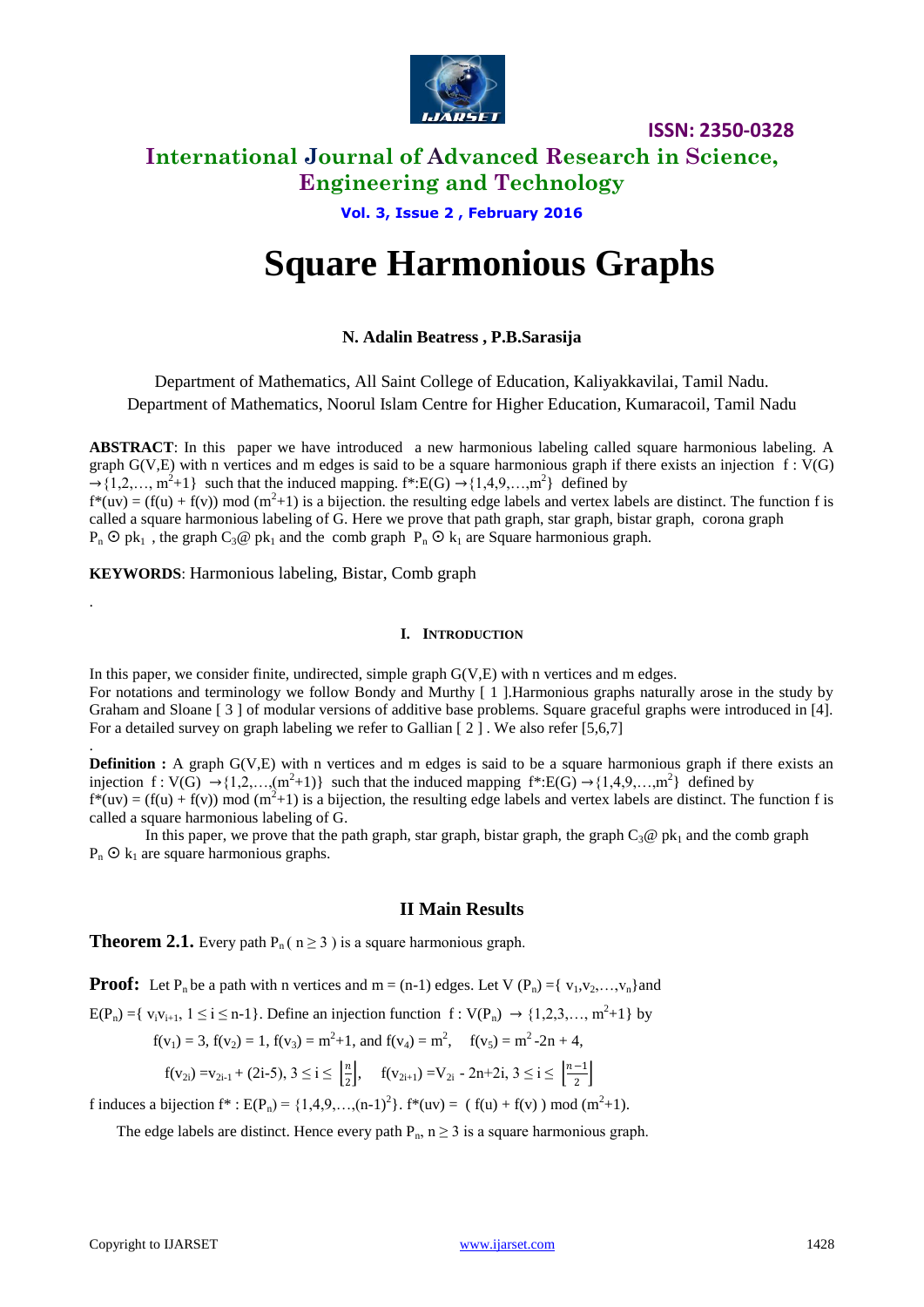

## **ISSN: 2350-0328 International Journal of Advanced Research in Science, Engineering and Technology**

### **Vol. 3, Issue 2 , February 2016**

**Theorem 2.2.** The star graph  $k_{1,n}$  is a square harmonious graph for all  $n \ge 2$ .

**Proof:** Let  $k_{1,n}$  be a star graph with  $(n+1)$  vertices and  $m = n$  edges. Let  $V(k_{1,n}) = \{v_1, v_2, ..., v_{n+1}\}\$ . Let  $v_{n+1}$  be the centre vertex. Let  $E(k_{1,n}) = \{v_i, v_{n+1}, 1 \le i \le n\}$ . Define an injective function  $f: V(k_{1,n}) \rightarrow \{1,2,...,m^2+1\}$  by

$$
f(v_{n+1}) = 2m-3, \quad f(v_i) = (m-i+1)^2 - 2m + 3, 1 \le i \le \left\lceil \frac{m}{2} \right\rceil, \ f\left(v_{\left\lceil \frac{m}{2} \right\rceil + 1}\right) = m^2 - 2m + 5,
$$

$$
f\left(v_{\left[\frac{m}{2}\right]+j}\right)=v_{\left[\frac{m}{2}\right]+j-1}+2j-1, 2\leq j\leq \left\lfloor \frac{m}{2}\right\rfloor \text{. }f^{*}(uv)=(\text{ }f(u)+f(v) \text{ ) mod }(m^{2}+1).
$$

Hence the star graph  $K_{1,n}$  is a square harmonious graph.

**Theorem 2.3.** The bistar graph  $B_{p,q}$  is a square harmonious labelling graph.

**Proof:** Let B <sub>p,q</sub> be a bistar graph with  $n = p+q+2$  vertices and  $m = p+q+1$  edges. Let  $V(B_{p,q}) = \{u_i, 1 \le i \le p+1, v_j, 1 \le j \le q+1\},\$ Let E (B <sub>p,q</sub>) = {u<sub>i</sub> u<sub>p+1</sub>, 1 ≤ i ≤ p, v<sub>i</sub>v<sub>q+1</sub>, 1 ≤ j ≤ q, u<sub>p</sub>v<sub>q</sub>}. Define an injection function f: V (B  $_{p,q}$ )  $\rightarrow$  {1,2,3,.....(p+q+1)<sup>2</sup>+1} by  $f(u_{p+1}) = 1$ ,  $f(u_1) = 3$ ,  $f(u_i) = u_{i-1} + 2i + 1$ ,  $2 \le i \le p$ ,  $(v_{q+1}) = m^2 + 1$ ,  $f(v_i) = (m-i+1)^2$ ,  $1 \le i \le q$ . The edge labels are distinct.

**Theorem : 2.4.** The graph  $C_3 \otimes pK_1$ ,  $(p \ge 2)$  is a square harmonious graph.

**Proof :** Let  $u_1, u_2, u_3$  be the vertices of  $C_3$  and  $v_1, v_2, ..., v_p$  be the new vertices. Let  $V(C_3@ pk_1) = {u_1,u_2,u_3, v_1,v_2,...,v_p}.$  Let  $E(C_3@ pk_1) = {u_1u_2,u_2u_3, u_3u_1, u_1p_1,u_1p_2,...,u_1p_p}.$ Here  $u_1$  is adjacent to  $v_1, v_2, ..., v_p$  Define  $f: V(C_3 \otimes pK_1) \rightarrow \{1, 2, 3, ..., (P+3)^2 + 1\}$  by  $f(u_1) = m^2 + 1$ ,  $f(u_2) = 9$ ,  $f(u_3) = 16$ ,  $f(v_i) = (m-i+1)^2$ ,  $1 \le i \le p-2$ ,  $f(v_{p-1}) = 4$ ,  $f(v_p) = 1$ The induced function  $f^*: E(C_3 \mathcal{Q} pK_1) \rightarrow \{1,4,\ldots,(P+3)^2\}$  is bijective.

**Theorem 2.5.** The comb graph  $P_n \nO K_1$  ( $n \ge 2$ ) is a square harmonious graph.

**Proof:** Let  $\{u_1, u_2, \ldots, u_n\}$  be the vertices of path  $P_n$  and  $\{v_1, v_2, \ldots, v_n\}$  be the n pendant vertices of  $u_1, u_2, \ldots, u_n$  respectively. Here  $m = 2n-1$ .

Define an injection  $f: V(P_n \odot K_1) \rightarrow \{1,2,3, \dots, (2n-1)^2+1\}$  by

 $f(u_{2i-1}) = i(2i-1), 1 \le i \le \frac{n}{2}$  $\left[\frac{n}{2}\right]$ ,f (u<sub>2i</sub>) = i (2i+1), 1 ≤ i ≤  $\left[\frac{n}{2}\right]$  $\frac{n}{2}$ , f(v<sub>1</sub>) = m<sup>2</sup> +1,  $f(v_{2i-1}) = (m-2i+3)^2 - i(2i-1), 2 \leq i \leq \frac{n}{2}$  $\left(\frac{n}{2}\right)$ , f (v<sub>2i</sub>) = (m - 2i + 2)<sup>2</sup> - i (2i+1), 1 ≤ i ≤ $\left(\frac{n}{2}\right)$  $\frac{n}{2}$ , The induced function  $f^*: E(P_n \odot K_1) \rightarrow \{1,4,9,\ldots,(2n-1)^2\}$  is bijective.

**Theorem 2.6.** The corona graph  $P_n \n\odot pK_1$  (n  $\geq$  2) is a square harmonious graph.

**Proof:** Let  $\{u_1, u_2, \ldots, u_n\}$  be the vertices of the path  $P_n$  and  $u_{i1}, u_{i2}, \ldots, u_{ip}$  be the p pendent vertices of the vertex  $u_i$  of the path  $P_n$  for  $1 \le j \le n$ . Here  $m = mp+n-1$ .